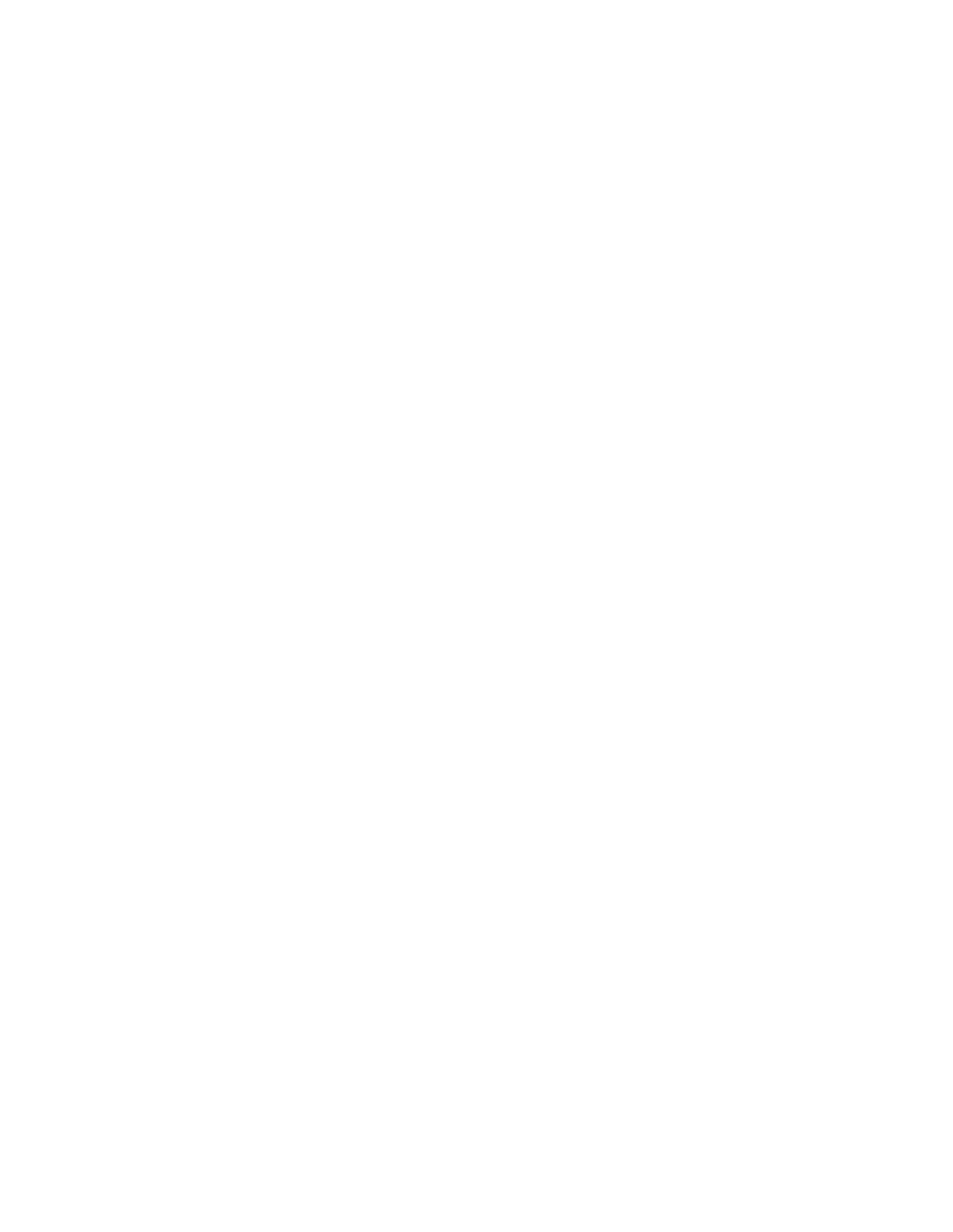## Planning Commission Meeting Minutes Hybrid Meeting February 28, 2022 6:00 P.M. Conference Room 201 2nd Floor

Present: Edward Briere-Chairman, Patricia Gilman, Robert Greene, Marnie Cinque, Warren Salvas

Agenda:

Regular Meeting:

Review minutes of the November 22, 2021 meeting.

Motion by Patricia Gilman to accept the minutes, second by Robert Greene. Edward Briere, Robert Greene, Patricia Gilman and Warren Salvas voted in favor. Marnie Cinque abstained as she was not a member at the time.

Correspondence:

Public Participation:

New Business: POSSIBLE VOTE REQUIRED

Elaine Sistare, Town Administrator - Recommendation from the Planning Commission for the Fiscal Year 2023 "Capital Improvement Plan"

Elaine Sistare reviewed the Capital Improvement Plan with the Commission members.

Motion by Patricia Gilman to give a positive recommendation for Fiscal Year 2023 "Capital Improvement Plan", second by Robert Greene. ALL WERE IN FAVOR.

Other Business:

Motion by Robert Greene to adjourn at 6:36 P.M., second by Patricia Gilman. ALL WERE IN FAVOR

Respectfully submitted by Brenda Roy.

Please note these minutes have not been accepted by the Commission and will be placed on their next meeting agenda.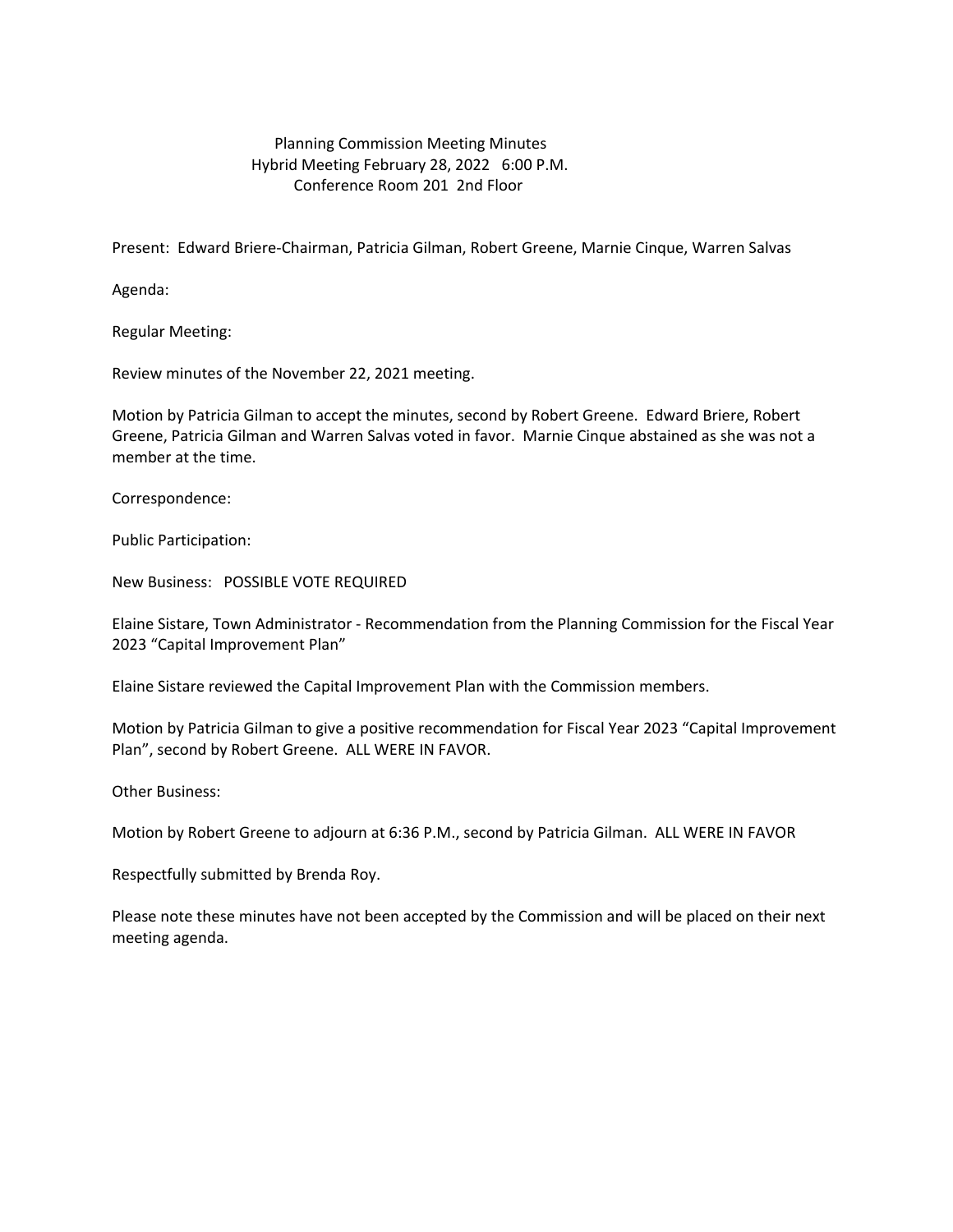

### TOWN OF PUTNAM

#### ZONING COMMISSION

| Check One:                                                                                                   | Docket # |              |        |
|--------------------------------------------------------------------------------------------------------------|----------|--------------|--------|
| Application for Special Permit of Exception                                                                  | Date:    | 4/13/2022    |        |
| <b>Application for Amendment to Regulations</b>                                                              | Fee:     | \$160.00     | 11958  |
| <b>Application for Zone Change</b><br>$\mathsf{X}$<br>Other                                                  |          | Amount       | Check# |
| Name of Applicant: Tanner Real Estate LLC                                                                    |          |              |        |
| Address & Telephone Number: 126 East Putnam Road Putnam CT 06260                                             |          | 860-928-3691 |        |
| Owner of Land: Tanner Real Estate LLC                                                                        |          |              |        |
| Address & Telephone Number: 126 East Putnam Road Putnam CT 06260                                             |          | 860-928-3691 |        |
| Location of Property: 252 Providence Pike                                                                    |          | Zone: AG-2   |        |
| Assessor's Map Number: 027                                                                                   |          | Lot #: $002$ |        |
| State nature of your request in datail including the section of the requistions that effect you. Also please |          |              |        |

State nature of your request in detail including the section of the regulations that affect you. Also please attach a sketch of your proposal with this application. If this application if for a Zone Change, attach a list of the abutters that are within 500 feet of the property.

Please see attached

SUBMIT THIS APPLICATION NO LESS THAN 1 WEEK PRIOR TO MEETING DATE

I hereby certify that all of the information provided is accurate and complete.

Herrien de la Comme de la 113/2022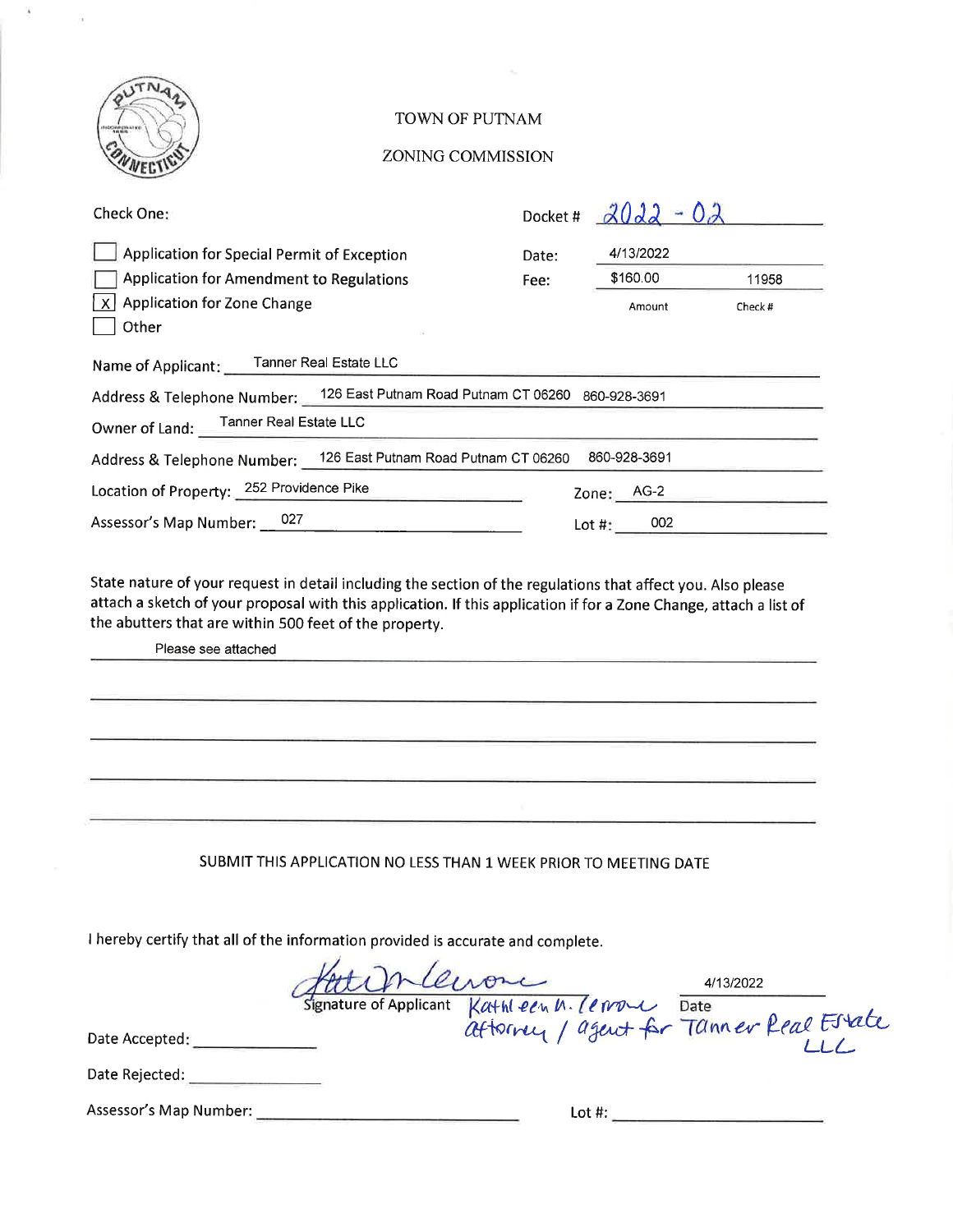## **TOWN OF PUTNAM**

## **ZONING COMMISSION**

Tanner Real Estate LLC would like to conduct the retail sale of clothing and accessories in a small boutique setting at 252 Providence Pike.

The property is currently in the Agricultural District (AG-2) Zone under Section  $301A(1).$ 

The proposed use is Retail Clothing, Miscellaneous Apparel and Accessories Sales, which is not permitted in the AG-2 Zone but is permitted in the Highway Commercial District (HC) Zone under Table III-1 Schedule of Uses and Districts.

The applicant requests a change of zone from AG-2 to HC.

×,

The property abutting to the West is zoned HC. The property abutting to the North and East is operated as Matulaitis Nursing Home as a grandfathered commercial use in the AG-2 Zone.

The applicant requests a change in the Zoning Map to include 252 Providence Pike in the HC Zone and remove it from the AG-2 Zone.

The applicant's proposed use is within the existing footprint of the existing building and barn. Attached is the relevant GIS Mapping.

The list of abuttors that are within 500 feet is attached.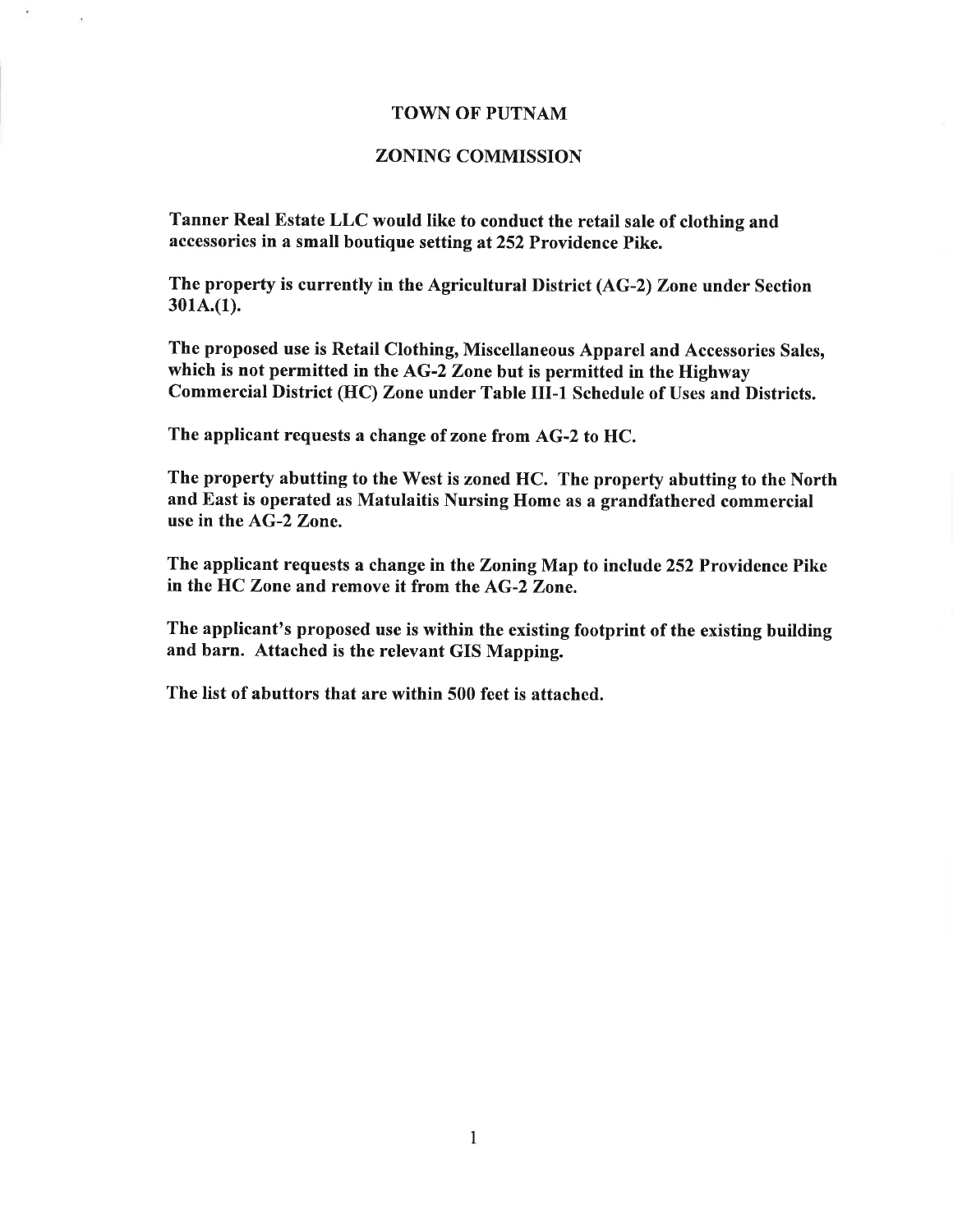# **LIST OF ABUTTORS TO 252 PROVIDENCE PIKE**

Parcel ID: 022-008-000 38 Thurber Road Ryan B. & Bruce A. Simpson 87 Ramshorn Road Dudley MA 01571

Parcel ID: 027-007-000 280 Providence Pike The Sisters of the Immaculate Conception Inc. 600 Liberty Highway Putnam CT 06260

Parcel ID: 027-033-000 335 Providence Pike Wyndham Land Trust Inc. PO Box 302 Pomfret Center CT 06259

Parcel ID: 022-012-000 10 Thurber Road The Sisters of the Immaculate Conception Inc. 600 Liberty Highway Putnam CT 06260

Parcel ID: 027-003-000 86 Mary Crest Drive Mr. Ronald Baker and Janice Baker Revocable Trust 2020 1000 US Highway 1 E202 Jupiter CL 33477

Parcel ID: 027-011-000 230 Providence Pike Barbara J. Sochor 22 Hillside Circle Storrs CT 06268

Parcel ID: 027-004-000 290 Providence Pike Terrance J. & Kerri A. Walsh **Walsh Living Trust** One Capitol Hill Suite 200 Providence RI 02903

Parcel ID: 027-022-000 263 Providence Pike Putnam Fire District No. 1 c/o John Michaud Treasurer 263 Providence Pike Putnam CT 06260

Parcel ID: 027-001-000 50 Mary Crest Drive The Marycrest Farm Found. Trust 50 Mary Crest Drive Putnam CT 06260

Parcel ID: 027-037-000 225-27 Providence Pike Isabel Intercontinental LLC 1429 Route 169 Woodstock CT 06281